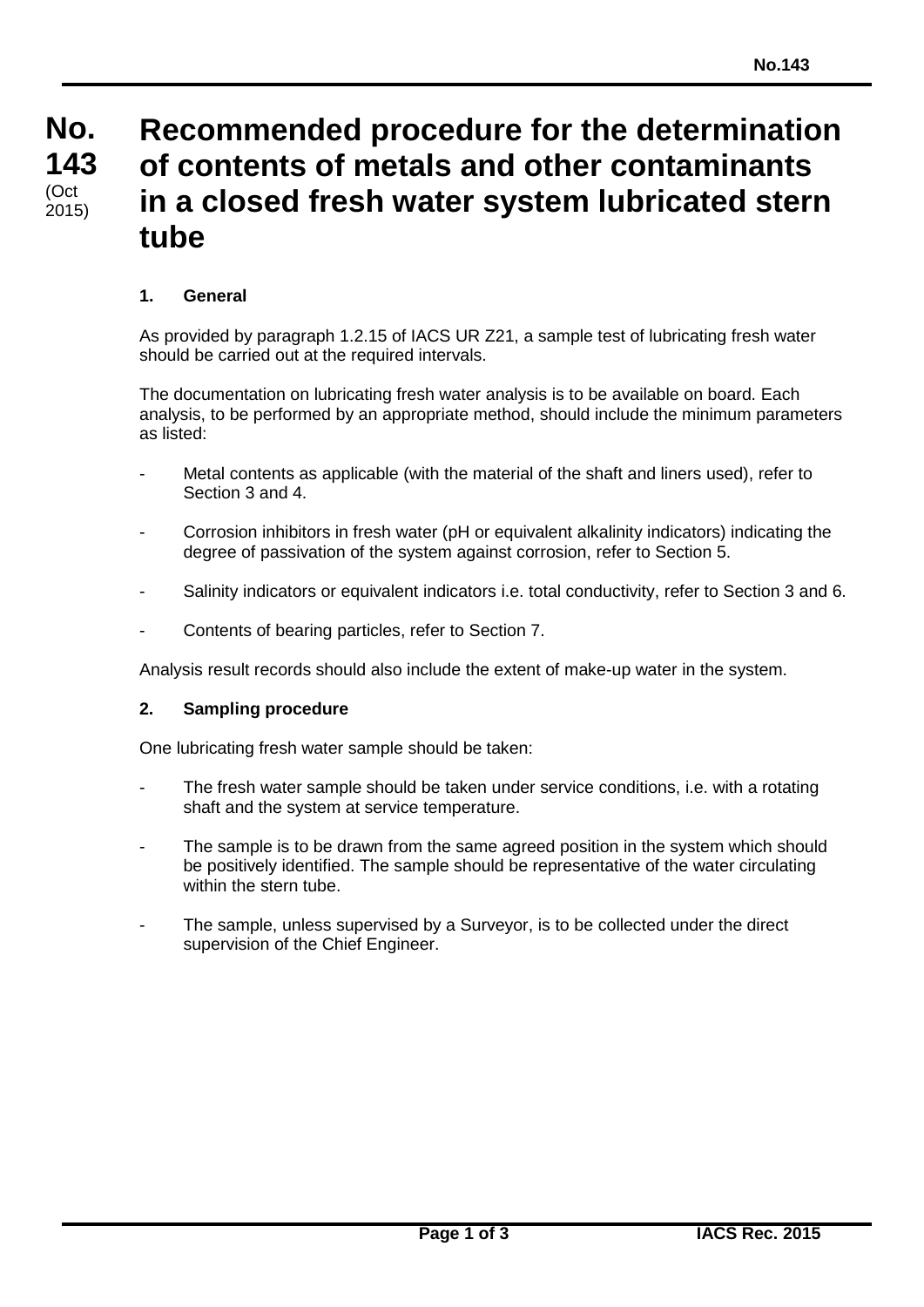# **3. Contaminants determination**

The presence of the following contaminants should be determined:

In connection with presence of wear metals and corrosion products (shaft and/or liners):

Iron

Chromium

Nickel

Copper

**Silicon** 

In connection with the presence of sea water:

Sodium

Chlorides

#### **4. Metal content values**

The metal content values should be considered taking into account the chemical composition of the shaft and liner materials.

Suggested upper limits are given below for guidance only:

| <b>Metal</b>  | <b>Limit value</b> |
|---------------|--------------------|
| Iron          | 25ppm              |
| Chromium      | 5ppm               |
| <b>Nickel</b> | 5ppm               |
| Copper        | 40ppm              |
| Silicon       | 30ppm              |

These limits should be considered versus the elapsed time.

It is important to have results of a number of sequential analyses in order to observe any trends taking place.

In case of shafts provided with a corrosion protection system the possible presence of further metal contaminants should be evaluated in accordance to the indications of the shaft/system manufacturer.

# **5. Corrosion inhibitors**

The fresh water used for shaft lubrication may be treated, according to the provisions of the system manufacturer, by means of corrosion inhibitors that limit the risk of oxidation of the shaft and/or liners. The characteristics and contents of such inhibitors may vary, hence no recommended value is listed.